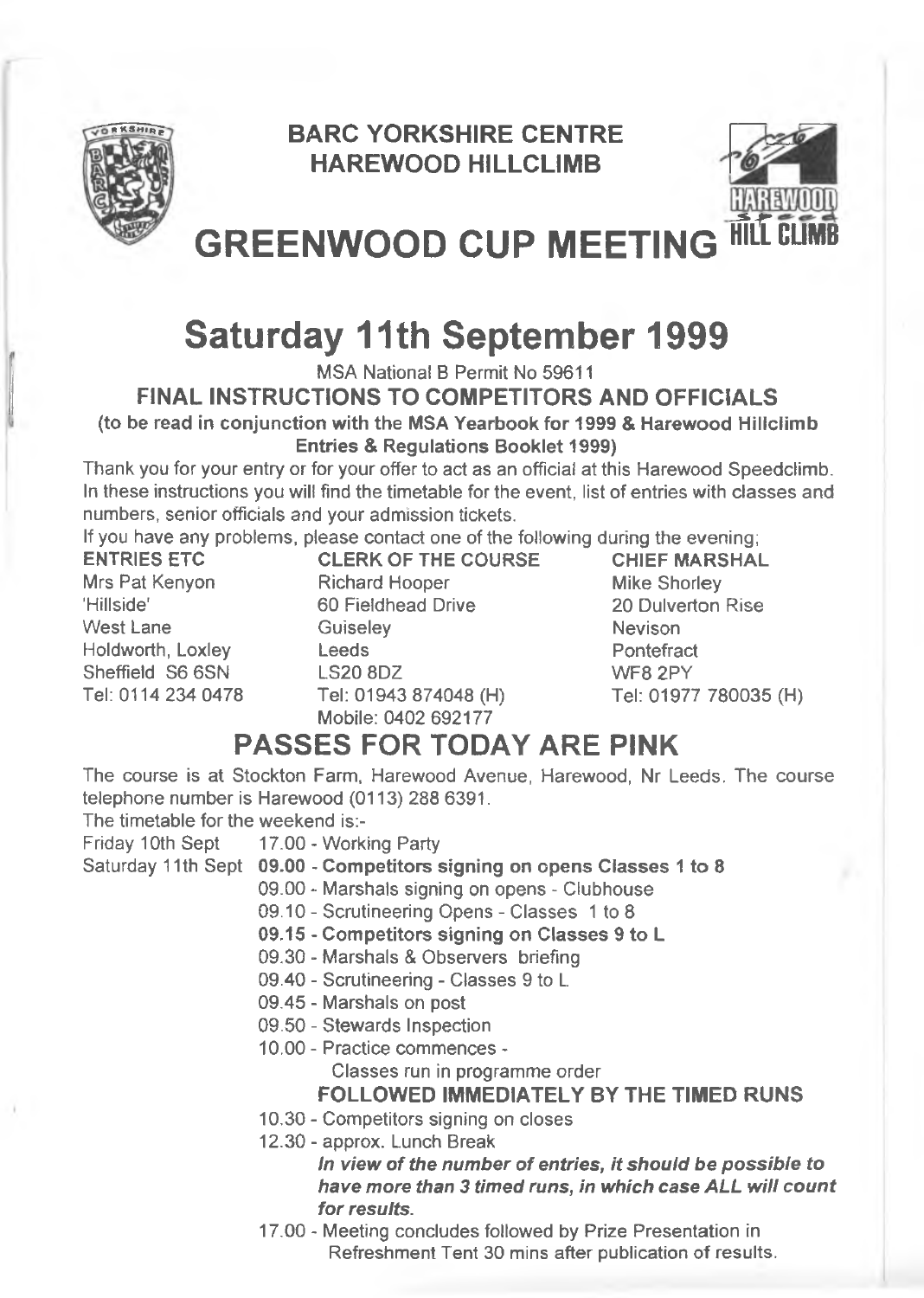# **HAREWOOD HILLCLIMB ALLOCATION OF DUTIES TO OFFICIALS Saturday 11th September 1999**

MSA Steward Mr M Elliott Number of the Steward Mr M Elliott Number of the Mr M Elliott Number of the Mr M Elliott Club Stewards John English, Brian Kenyon Clerk of the Course Deputy Clerk of the Course **Richard Hardcastle**<br>
Assistant Clerk of the Course **Richard Hardcastle**<br>
Raul Pocklington Assistant Clerk of the Course<br>Course Controller Course Controller and the Course Controller Stuart Gaughan<br>Chief Marshal Mike Shortev Mike Shorley Secretary of the Meeting<br>
Assistant Secretary of the Meeting<br>
David Dalrymple<br>
Pat Kenyon Assistant Secretary of the Meeting Championship Co-ordinator Championship Co-ordinator Championship Co-ordinator Championship Co-ordinator Championship Championship Championship Championship Championship Championship Championship Championship Championship C MSA Timekeepers David Clay & Team Pat Kenyon Scoreeboard Commentator **Commentator** Jerry Hylton Chief Scrutineer<br>
Ceoff Harrison<br>
Chief Scrutineers<br>
Colin Salkeld John Haigh Peter Bruce, Graeme Kellett, Colin Salkeld, John Haigh MSA Environmental Scrutineer John Hoole John Hoole Chief Paddock Marshal **Chief Paddock Marshal Chief Paddock Marshal** Tim Bendelow<br>Paddock Marshal **Tim Bendelow** David Whittle Paddock Marshal Chief Start Marshal **Kirsty Fleming**<br>Deputy Chief Start Marshal **Kirsty Bruce Woodhead.** Ian Bickerstaffe Bruce Woodhead, Ian Bickerstaffe Observers Clive Bell, Simon Bentley, Rob Buchan, Jonathan Davison, Keith Davison Roger Frost, Arthur Heaton, Bob Rae, Maggie O'Malley David Naylor, Andrew Sherratt, Daphne Walker, Peter Walker Marshals **Marshals** Steve Abbott, David Ainsworth Tony Huddleston, Andrew Huddleston, Graham Inness Shaun Lynch, Chris Newton Tom Savage, Mark Werrell, Andrew Wride Ambulance WYMAS Rescue Unit Pennine Rescue i/c David Tattersfield Andy Hutton, Andrew Morse Recovery **IVOR** IVOR Hill, John Lowery, Ray Whittaker Gate and Car Parking Graham Burrell & Phoenix Venture Scout Unit<br>Chief Admissions Peter & Graeme Oakley Chief Admissions **Peter & Graeme Oakley (2018)**<br>Public Address **Public Address** Public Address **Patricians Patricians** Patriot I to Patricians I to Fairbank Harding Ltd Groundsman **Reg Hullah Track Cleaning Services** The Communication of the Cleaning Services Tom Newby

Anyone travelling from the south or midlands up the M1. After the M62 junction continue on the M1 (do not take the road into Leeds). This link road runs straight into the A1 and about 4 miles after joining the A1, take the A659 to Otiey. Follow this road (signed for Harewood House), through Collingham. You will come to a long straight road - Harewood Hillclimb is on the right hand side - look out for the white rails.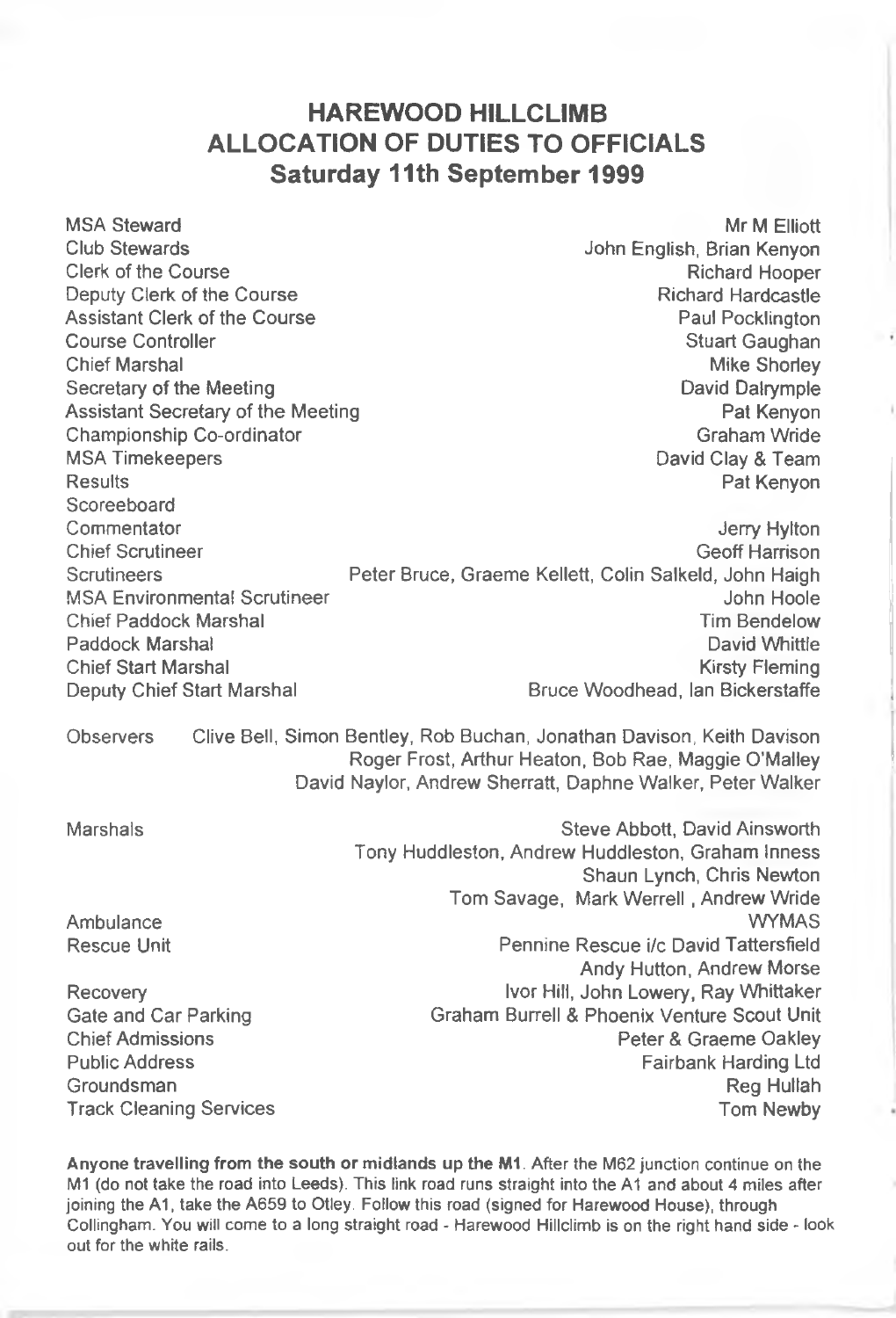# **PLEASE READ THESE NOTES AND THE TIMETABLE VERY CAREFULLY**

#### **WELCOME**

We would like to welcome all new and regular competitors to the Harewood Speed Hillclimb. We hope you have a safe, happy and successful day's motorsport. Please help us to help you and everyone else enjoy it too. The BARC Yorkshire committee is constantly striving to improve the facilities and running of events at Harewood; if you have any constructive criticism or suggestions as to how we can achieve this, any of the club officers would welcome hearing from you.

#### **AWARDS**

If you are fortunate enough to win one of the awards please make arrangements for it to be collected if you cannot stay for the presentation; we cannot undertake to post them out for security reasons.

#### **OFFICIALS**

Please arrive as early as possible so that practice can commence on time. Signing-on, briefing and radio distribution will take place in the Clubhouse, where coffee will be available. There will be a sheet in the Paddock Office for those with duties in the paddock. A Car Pass is enclosed to allow you through the paddock. Please display this on your windscreen. Control will call full radio checks as soon as the course is manned and after lunch; to save time and confusion, please wait for these rather than instigating your own when you arrive on post.

Please observe the **one-way traffic system**, following the same route as the competitors at all times apart from short-cutting behind the barns if appropriate. To avoid congestion in the paddock, if you come up to the top at lunch-time please park on the grass alongside the braking straight.

At the end of the meeting please stack all your equipment (except radios - deliver to race control) at the trackside; it would be helpful if someone could remain on post until the equipment van arrives, to help load it.

#### **COMPETITORS**

Motor Homes and caravans must be parked either in the trailer park or adjacent to the hedge in the area west of the paddock (access to this area is via the Public Entrance, NOT THROUGH THE PADDOCK); in no circumstances may they be parked on the edge of the hill in the public enclosure.

Paddock vehicle passes are enclosed, as usual, on the basis of one for each competing car, permitting one vehicle or trailer in addition to the competing car to be parked in the paddock during the meeting. This pass must be displayed prominently on the vehicle to which it relates at all times.

All other vehicles/trailers should be left in the trailer park. Any apparently unauthorised vehicle parked in the paddock may be removed by the organisers without notice and by whatever means necessary. If it is found to be connected to a competitor then, reluctantly, the C of C will take disciplinary action against that competitor. Please play fair and set an example to everyone else.

Please note that you must produce at signing-on your club membership and/or championship registration cards as necessary, as well as your MSA competition licence and the entrant's licence if appropriate. If you require an up-grading signature on your licence, it must be left with the Secretary of the Meeting when you sign-on and collected after the results of your class have been published.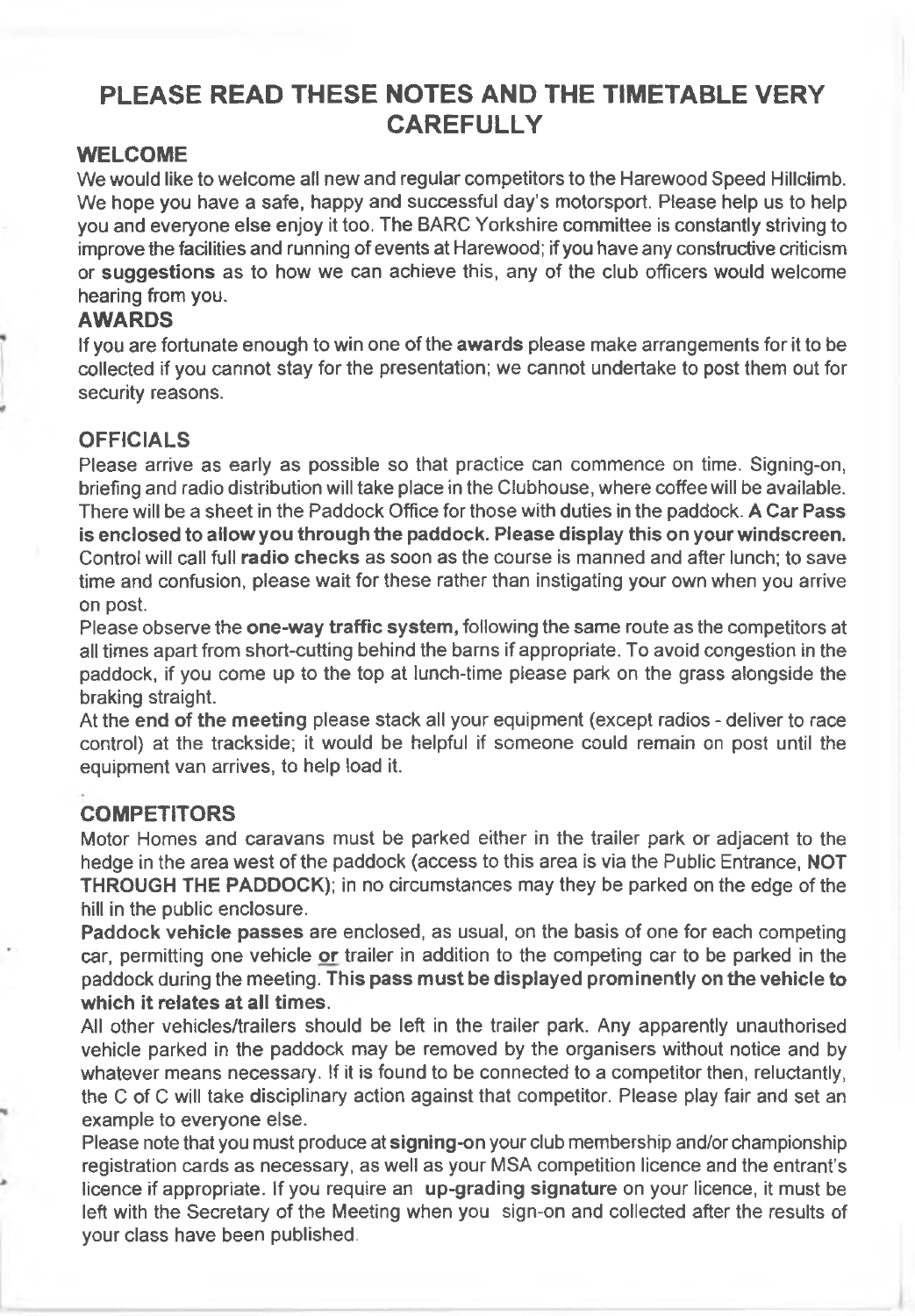Competition numbers can be purchased at signing-on; you are reminded that driving your car on the public highway displaying these contravenes MSA regulations. You are also reminded that, having had your entry accepted, you are prohibited by MSA regulations from abandoning this event to compete in another.

All cars will undergo scrutineering in their allocated paddock parking bay in batches as outlined in the timetable. Competitors in 'visiting' championships are reminded that they are responsible for ensuring their own compliance with the appropriate championship technical regulations, which may be more restrictive than those governing the class in which they are entered this meeting.

*To comply with Health & Safety legislation, the testing of vehicles on the entrance road or any part of the public enclosures is prohibited.* Practice starts, tyre warming, excessive braking and/or weaving are all forbidden on the road between the paddock and the startline. Similarly, please bear in mind that the paddock is a non-competitive area and cars must be driven at walking pace when entering and moving about in it. Please give pedestrians due consideration and have regard for their safety.

Because of the restricted nature of the paddock, the riding of paddock bikes, two or four wheel, motor or pedal powered, is strictly prohibited.

If you wish, you may take a tender vehicle down to the start with your competition car, in which case please park it on the grass outside the start enclosure and return it to the paddock via the hillside car park road. Please bear in mind that motor vehicles must not be driven on any part of the Harewood Hill premises by anyone who is not licensed and insured to do so; also that the start area is a designated part of the course and, as such, persons under the age of 16 may not enter it.

A further merging of classes may take place on the Wednesday prior to the meeting if the number of entries in a class falls below four due to withdrawals.

All competitors must walk the course prior to the start of practice, which will be run strictly in class order.

The order of running of shared cars will be as set out in paras. 8.3, 8.4 & 8.5 General Information section, 1999 Harewood Booklet, not as shown in the entry list.

#### **WASTE OIL**

There is a Waste Oil receptacle adjacent to the toilet block. Anyone found depositing waste oil anywhere else will be charged with the removal and cleaning.

#### **CLARIFICATION OF DEFINITIONS**

Section 2.2.2 Page 99-10 of the Harewood Speed Hillciimb Regulations Booklet 1999 Classes 1,2, 3. 4 & 5

Full sized windscreens ( a single windscreen, the full width of the car and capable of being swept by the standard windscreen wipers) must be used in the standard fitted position. Cars supplied without full sized windscreens are not permitted in these classes.

#### **REMINDER**

No photograph on Competition Licence - fine £30 Competition Licences MUST BE SIGNED

### **IMPORTANT**

*There are red lights half way between Chippy's and Country Corner as well as Quarry Straight.*

*In areas where corner cutting has taken place there are demarkation posts - which are not penalty markers - but which may cause damage to your vehicle if you hit them.*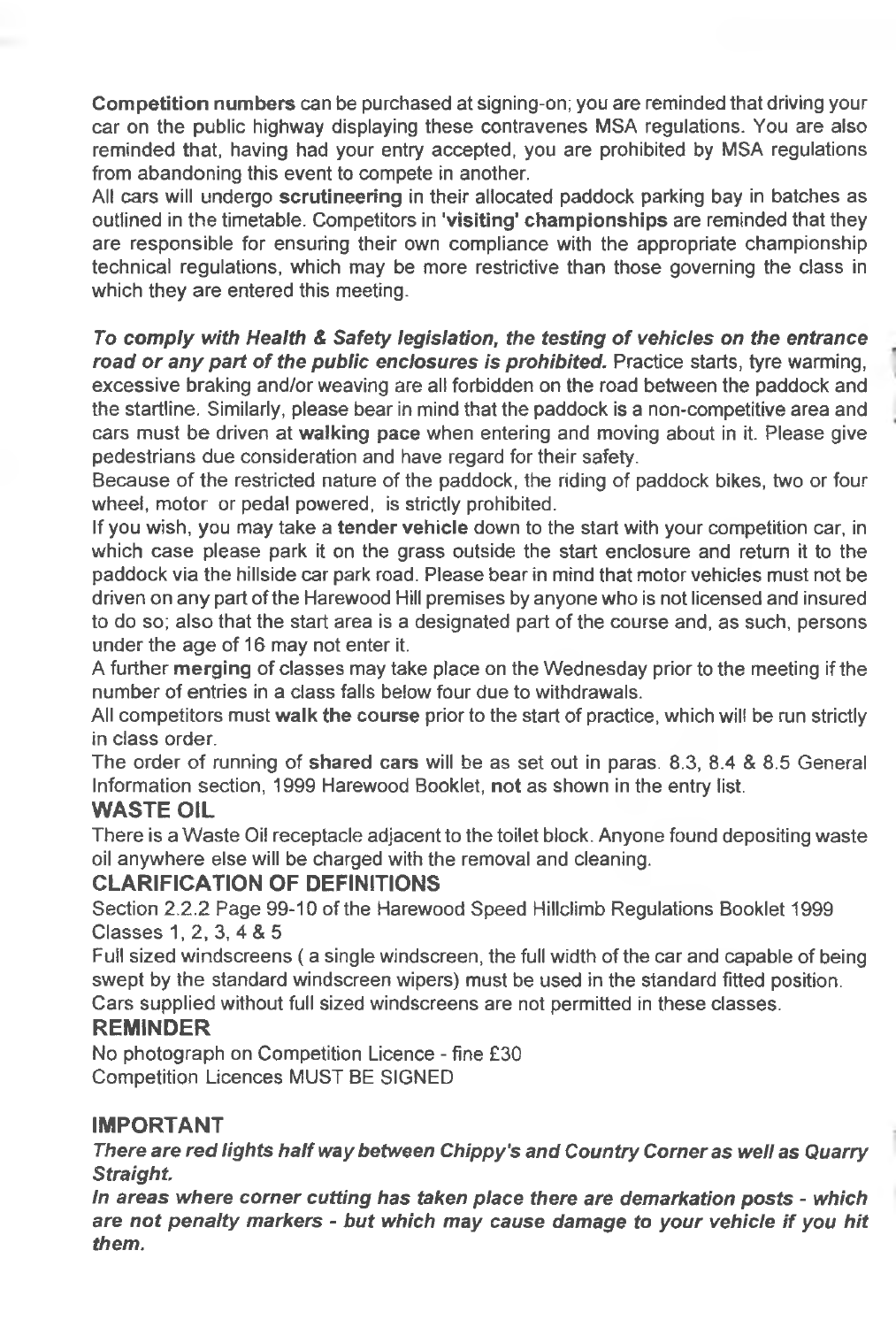## **British Automobile Racing Club Yorkshire Centre**

#### **Entry List**

#### **GREENWOOD CUP MEETING 11/Sep/1999**

#### **Class 1** Road Modified Saloon & Sports Up to 1400cc No. Name 16 Andrew Spittlehouse<br>17 Derek Judson Derek Judson 18 Kenneth Barker 18A Kevin Barker 19 Clare Sullivan Bogey Record Holder Car Triumph Herald Rover Metro GTi Peugeot 106 Raliye Peugeot 106 Rallye Austin Mini Long Course 89.46 71.46 09/May/1999 MG Midget 1,330 cc **c.c.** 1296 1396 1298 1298 1380 Club BARC(Y) BARC(Y) BARC(Y) BARC(Y) BARC(Y) Hometown **Otley** Liversedge **Dartington Dartington** Preston Sponsor

| Class 2                       |                 | <b>Long Course</b>  |               |                    |                     |
|-------------------------------|-----------------|---------------------|---------------|--------------------|---------------------|
| Road Modified Saloon & Sports | <b>Bogey</b>    | 85.57               |               |                    |                     |
| Over 1400cc And Up To 2000cc  | Record          | 67.57               | 13/Jun/1999   |                    |                     |
|                               | Holder          | <b>Bobby Fryers</b> | Clio Williams | $2.000 \text{ cc}$ |                     |
| <b>Name</b><br>No.            | Car             | C.C.                | Club          | Hometown           | -nonso <sup>r</sup> |
| 22<br>John Kettle             | Tovota MR2      | 1998                | BARC(Y)       | Gt Ayton           |                     |
| Andy Geen<br>23               | Peugeot 309 GTi | 1905                | BARC(Y)       | Harrogate          |                     |
| Vince McNeely<br>24           | Peugeot 205 GTi | 1900                | BARC(Y)       | Bamsley            |                     |
| 24A Richard Cook              | Peugeot 205 GTi | 1900                | BARC(Y)       | Mexborough         |                     |
| lain Ball<br>25               | Ford Escort     | 1599                | BARC(Y)       | Settle             |                     |
|                               |                 |                     |               |                    |                     |

| Class 3     |                               |                   | Lona Course               |                      |                      |                    |  |
|-------------|-------------------------------|-------------------|---------------------------|----------------------|----------------------|--------------------|--|
|             | Road Modified Saloon & Sports | <b>Bogey</b>      | 82.37                     |                      |                      |                    |  |
| Over 2000cc |                               | Record            | 64.37                     |                      | 13/Jun/1999          |                    |  |
|             |                               | Holder            | <b>Richard Hargreaves</b> |                      | Mitsubishi Lancer EV | $1.997 \text{ cc}$ |  |
| No.         | <b>Name</b>                   | Car               | C.C.                      | Club                 | Hometown             | <b>Sponsor</b>     |  |
| 28          | Don Tooby                     | Lancia Delta T    |                           | 1995T BARC(Y)        | Ingleton             |                    |  |
| 29          | John Middleton-Walker         | Porsche 911 SSE   |                           | 3200S BARC(Y)        | Clifford             |                    |  |
| 30          | David Sykes                   | Peugeot 205 GTi   |                           | 1905T BARC(Y)        | Huddersfield         |                    |  |
| 31          | Mark Nixon                    | Escort RS Turbo   |                           | 1598T BARC(Y)        | Settle               |                    |  |
| 32          | Mark Warren                   | Subaru Impreza    |                           | 1994T BARC(Y)        | Settle               |                    |  |
|             | 32A Adam Warren               | Subaru Impreza    |                           | 1994T BARC(Y)        | Settie               |                    |  |
| 33          | Malcolm Pinder                | Subaru WRX        |                           | <b>1999T BARC(Y)</b> | Liversedge           |                    |  |
| 34          | <b>Matthew Riley</b>          | Sapphire Cosworth |                           | 1993T BARC(Y)        | Settle               |                    |  |

**BARG YORKSHIRE CENTRE ANNUAL DINNER DANCE & AWARD PRESENTATION Saturday 20th November 1999** at the Oulton Hall Hotel, Oulton, Nr Leeds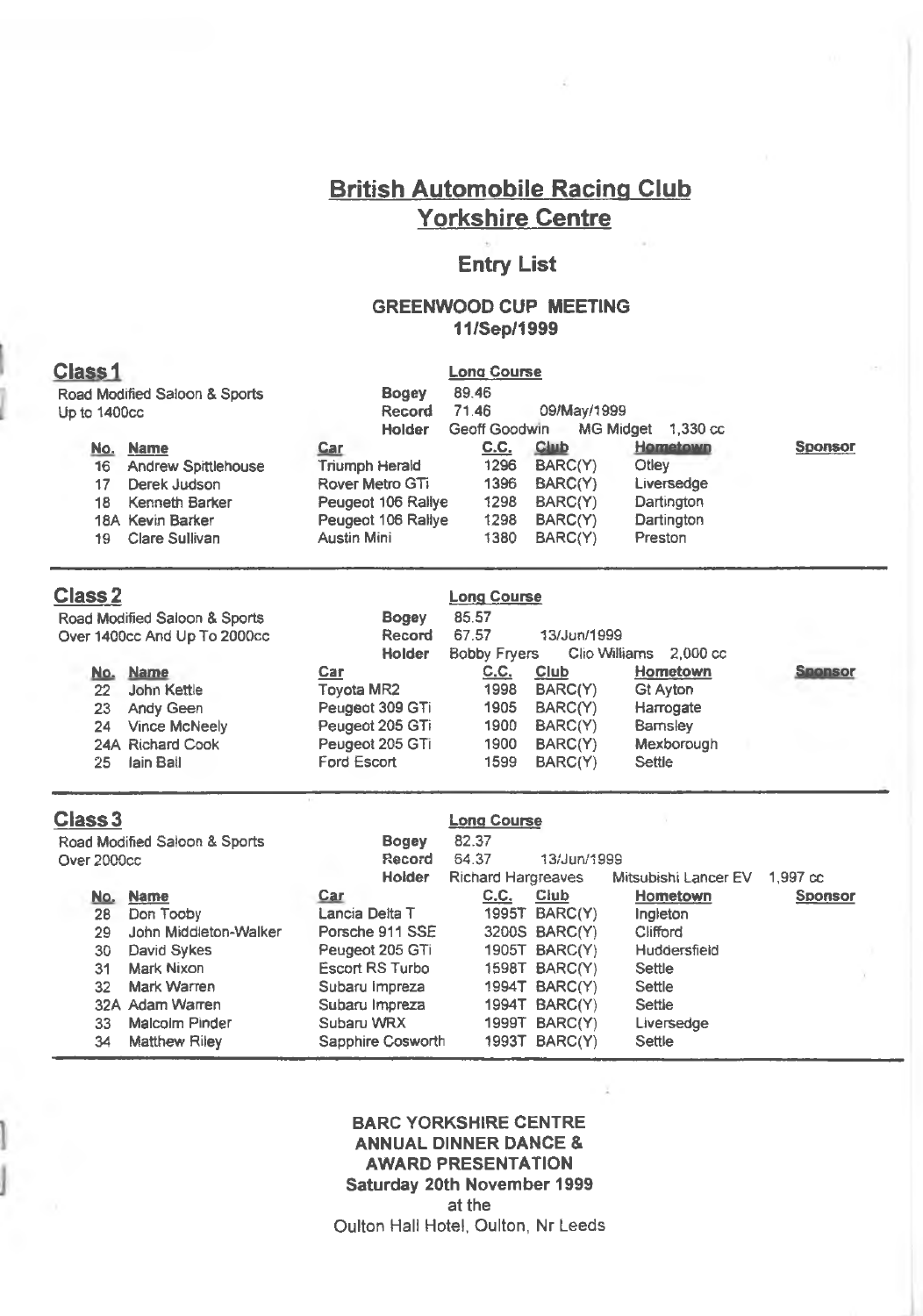### **Class4**

| Road Modified Kit, Replica etc |  |  |
|--------------------------------|--|--|
| Up to 1700cc                   |  |  |

| Class 4      |                                |                      | <b>Long Course</b>   |                |                    |                |
|--------------|--------------------------------|----------------------|----------------------|----------------|--------------------|----------------|
|              | Road Modified Kit, Replica etc | <b>Bogey</b>         | 82.76                |                |                    |                |
| Up to 1700cc |                                | <b>Record</b>        | 64.76                | 13/Jun/1999    |                    |                |
|              |                                | Holder               | <b>Andrew Stokes</b> | Caterham       | $1.600 \text{ cc}$ |                |
| No.          | <b>Name</b>                    | Car                  | <u>C.C.</u>          | <u>Club</u>    | <b>Hometown</b>    | <b>Sponsor</b> |
| 38           | Stan Hulatt                    | <b>Westfield SEi</b> | 1600                 | BARC(Y)        | Skipton            |                |
| 39           | Peter Rhodes                   | <b>Westfield SE</b>  | 1690                 | BARC(Y)        | Wakefield          |                |
| 40           | <b>Robert Warwick</b>          | Westfield SEi        | 1700                 | BARC(Y)        | Knaresborough      |                |
| 41           | Edwin Langford                 | Lotus Seven S4       | 1600                 | BARC(Y)        | Middlesboro'       |                |
| 42           | <b>Michael Curtis</b>          | Caternam 7           | 1600                 | BARC(Y)        | Harrogate          |                |
| 43           | Mike Geen                      | Dutton Phaeton       | 1300                 | <b>BARC(Y)</b> | Harrogate          |                |
| 44           | Robert Bellerby                | Sylva Striker        | 1660                 | BARC(Y)        | Harrogate          |                |
| 45           | John Chacksfield               | Caterham 7           | 1700                 | BARC(Y)        | Keighley           |                |
| 46           | Dale Cordingley                | Caterham 7Supersport | 1600                 | BARC(Y)        | Shipley            |                |
| 47           | Dave Banner                    | Westfield SEi        | 1700                 | BARC(Y)        | Nottingham         |                |
| 48           | <b>Andrew Stokes</b>           | Caterham             | 1600                 | BARC(Y)        | Scawby             |                |
|              | 48A Peter Ashley               | Caterham             | 1600                 | BARC(Y)        | Sheffield          |                |
|              |                                |                      |                      |                |                    |                |

| Class <sub>5</sub>                |                                                                                                                      |                                                                                                | <b>Long Course</b>                                          |                                                                                 |                                                                                 |                |
|-----------------------------------|----------------------------------------------------------------------------------------------------------------------|------------------------------------------------------------------------------------------------|-------------------------------------------------------------|---------------------------------------------------------------------------------|---------------------------------------------------------------------------------|----------------|
| Over 1700cc                       | Road Modified Kit, Replica Etc.                                                                                      | <b>Bogey</b><br>Record<br>Holder                                                               | 82.90<br>64.90<br>Scott Moran                               | 04/Jul/1999<br>Caterham 7                                                       | 1.800 cc                                                                        |                |
| No.<br>51<br>52<br>53<br>54<br>55 | <b>Name</b><br>lan Eccles<br>Stephen Robinson<br>52A Robert Holderness<br>Nick Robinson<br>Steven Dunn<br>John Hoyle | Car<br>S/R Cobra<br>Westfield SEi<br>Westfield SEi<br>Caterham 7<br>Westfield SEi<br>Westfield | <u>C.C.</u><br>5700<br>2100<br>2100<br>1998<br>1800<br>1998 | Club<br>BARC(Y)<br><b>WSCC</b><br><b>BRSCC</b><br>BARC(Y)<br>BARC(Y)<br>BARC(Y) | Hometown<br>Leyland<br>Bingley<br>Winsford<br>Keighley<br>Keighley<br>Harrogate | <b>Sponsor</b> |

| <b>Class 6</b>                                                 |                 |                        | <b>Long Course</b>    |             |                      |                |
|----------------------------------------------------------------|-----------------|------------------------|-----------------------|-------------|----------------------|----------------|
| Modified Production Cars excl<br>Kit, Replica etc up to 1400cc |                 | <b>Bogey</b><br>Record | 81.70<br>63.70        | 10/May/1998 |                      |                |
|                                                                |                 | Holder                 | <b>Matthew Pinder</b> |             | MG Metro<br>1.380 cc |                |
|                                                                | No. Name        | <u>Car</u>             | C.C.                  | <b>Club</b> | Hometown             | <b>Sponsor</b> |
| 56                                                             | David Coulthard | <b>MG Midget</b>       | 1380                  | BARC(Y)     | Luddenden Ft         |                |
| 57                                                             | Peter Marsden   | Rover Metro            | 1396                  | BARC(Y)     | <b>Thirsk</b>        |                |
| 58                                                             | Alastair Bowden | Austin Mini            | 1380                  | BARC(Y)     | Sale                 |                |

| <b>Class7</b> |                               |               | <b>Long Course</b> |                      |                    |                |
|---------------|-------------------------------|---------------|--------------------|----------------------|--------------------|----------------|
|               | Modified Production Cars Excl | <b>Bogey</b>  | 81.37              |                      |                    |                |
|               | Kit, Replica 1400cc To 2000cc | Record        | 63.37              | 05/Jul/1998          |                    |                |
|               |                               | Holder        | Colin Stewart      | Lotus Elan           | $1.600 \text{ cc}$ |                |
| No.           | Name                          | Car           | C.C.               | Club                 | Hometown           | <b>Sponsor</b> |
| 61            | Sean Parker                   | Ford Escort   | 1800               | BARC(Y)              | Keighley           |                |
| 62            | Jenny Woodfield               | Ford Escort   | 1700               | BARC(Y)              | Scawby             |                |
| 63            | Mike Brown                    | Ford RS1600   | 1974               | BARC(Y)              | Leeds              |                |
| 64            | Damon Gray                    | VW Polo G40 S |                    | <b>1273S BARC(Y)</b> | Chesterfield       |                |

| Class <sub>8</sub><br>Merged With Class C |                   | <b>Long Course</b>  |             |                            |                |
|-------------------------------------------|-------------------|---------------------|-------------|----------------------------|----------------|
| Modified Production Cars excl             | <b>Bogey</b>      | 78.93               |             |                            |                |
| Kit, Replica etc over 2000cc              | Record            | 60.93               | 04/Jul/1999 |                            |                |
|                                           | Holder            | Richard Jones       |             | Porsche 911 Turbo 3.200 cc |                |
| <b>Name</b><br>No.                        | Car               | <u>C.C.</u>         | Club        | Hometown                   | <b>Sponsor</b> |
| 67<br>Claude Spencer                      | MGB V8            | 3500                | BARC(Y)     | Pontefract                 |                |
| 68<br><b>Richard Spedding</b>             | Jaguar E Type     | 4235                | BARC(Y)     | <b>Barnsley</b>            |                |
| <b>Class C</b>                            |                   | <b>Long Course</b>  |             |                            |                |
| <b>Modified Production Cars</b>           | <b>B</b> pgey     | 76.17               |             |                            |                |
| Over 2000cc                               | Record            | 58.17               | 06/Jul/1997 |                            |                |
|                                           | Holder            | <b>Tim Coventry</b> |             | Westfield S Eight 5,300 cc |                |
| No.<br><b>Name</b>                        | Car               | <u>C.C.</u>         | Club        | Hometown                   | <b>Sponsor</b> |
| 87<br>Don Burt                            | <b>YKC Raider</b> | 4600                | BARC(Y)     | Pontefract                 |                |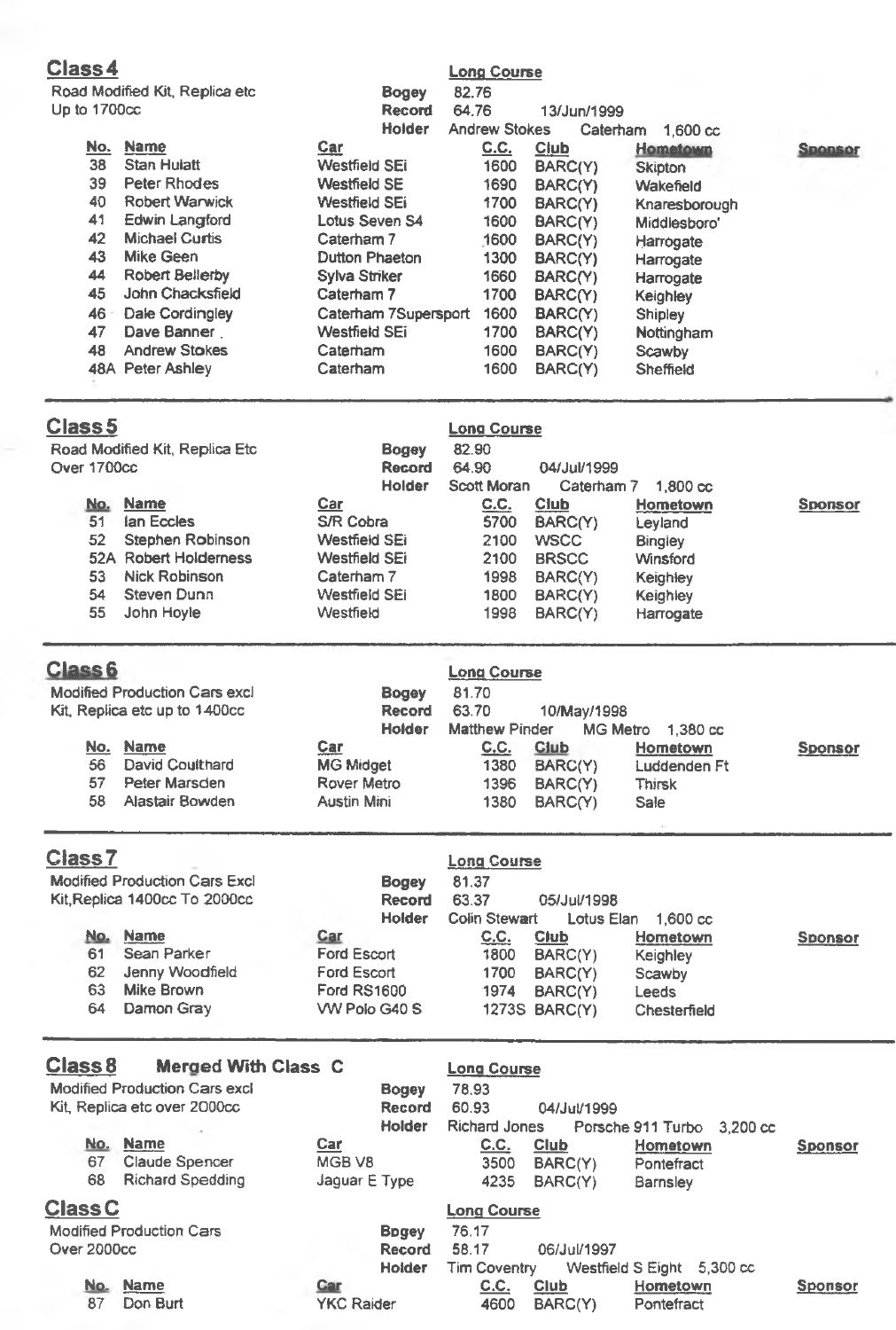| Class <sub>9</sub><br>No.<br>71<br>72<br>73                      | Formula Ford 1600 Pre-1994<br><b>Name</b><br><b>Bob Carrick</b><br>Paul Gumbley<br>Neville Alderson                      | <b>Bogey</b><br>Record<br>Holder<br>Car<br>Reynard FF<br>Van Dieman RF87<br>Van Diemen RF80    | <b>Long Course</b><br>80.22<br>61.54<br>13/Sep/1998<br>Tony Metcalf<br>Van Diemen RF91 1,600 cc<br>C.C.<br>Club<br>Hometown<br>Holmfirth<br>1600<br>BARC(Y)<br>BARC(Y)<br>Harrogate<br>1600<br>1600<br>BARC(Y)<br><b>B</b> 'p Auckland | <b>Sponsor</b> |
|------------------------------------------------------------------|--------------------------------------------------------------------------------------------------------------------------|------------------------------------------------------------------------------------------------|----------------------------------------------------------------------------------------------------------------------------------------------------------------------------------------------------------------------------------------|----------------|
| Class <sub>B</sub>                                               |                                                                                                                          |                                                                                                | <b>Long Course</b>                                                                                                                                                                                                                     |                |
| 76<br>77<br>78                                                   | <b>Modified Production Cars</b><br>Over 1400cc and Up To 2000cc<br>No. Name<br>Jon Waugh<br>David Spaull<br>David Newton | <b>Bogey</b><br>Record<br>Holder<br>Car<br>Caterham S'light R<br>Westfield SEi<br>Westfield SE | 76.84<br>58.84<br>10/May/1998<br>Caterham Super 7 1,600 cc<br>Peter Hamilton<br>Hometown<br>C.C.<br>Club<br>Huddersfield<br><b>BARC</b><br>1800<br>BARC(Y)<br><b>Leeds</b><br>1905<br>BARC(Y)<br>Clitheroe<br>2000                     | <b>Sponsor</b> |
| Class D<br>Up To 2000cc<br>81                                    | <b>Merged With Class F</b><br>Hillclimb Super Sports Cars<br>No. Name<br><b>Andrew Roberts</b>                           | Bogey<br>Record<br>Holder<br>Car<br>Mallock Mk18                                               | <b>Long Course</b><br>74.44<br>56.44<br>05/Jul/1998<br>Martin Groves<br>Mallock Mk20B 1.700 cc<br>C.C.<br>Club<br>Hometown<br>1690<br>BARC(Y)<br>Warrington                                                                            | <b>Sponsor</b> |
| <b>Class E</b><br>Sports Libre Cars<br>Up To 1400cc<br>No.<br>83 | <b>Merged With Class F</b><br><b>Name</b><br>Peter Green                                                                 | <b>Bogey</b><br>Record<br>Holder<br>Car<br>Centaur Mk21                                        | <b>Long Course</b><br>79.78<br>59.20<br>01/Jan/1994<br>Steve Owen<br>OMS S/C<br>1.127 cc<br>C.C.<br>Club<br>Hometown<br>1300<br>BARC(Y)<br>Huddersfield                                                                                | Sponsor        |
| <b>Class F</b><br>Sports Libre Cars<br>85                        | <b>Merged With Class G</b><br>Over 1400cc and Up To 2000cc<br>No. Name<br>Jim Naylor                                     | Bogey<br>Record<br>Holder<br>Car<br>Mallock Mk14                                               | <b>Long Course</b><br>75.03<br>13/Jun/1999<br>57.03<br>Jon Waggitt<br>Ward WD9V<br>1,998 cc<br>C.C.<br>Ciub<br>Hometown<br>1700<br>BARC(Y)<br>York                                                                                     | Sponsor        |
| <b>Class G</b><br>Sports Libre Cars<br>Over 2000cc<br>89         | No. Name<br>Mike Sidgwick                                                                                                | <b>Bogey</b><br><b>Record</b><br><b>Holder</b><br>Car<br>Pilbeam MP43/02                       | <b>Long Course</b><br>72.65<br>54.65<br>04/Jul/1999<br>Christian Mineeff<br>SPA SC001 3.500 cc<br>C.C.<br>Club<br>Hometown<br>2800<br>BARC(Y)<br>Chipping                                                                              | <b>Sponsor</b> |